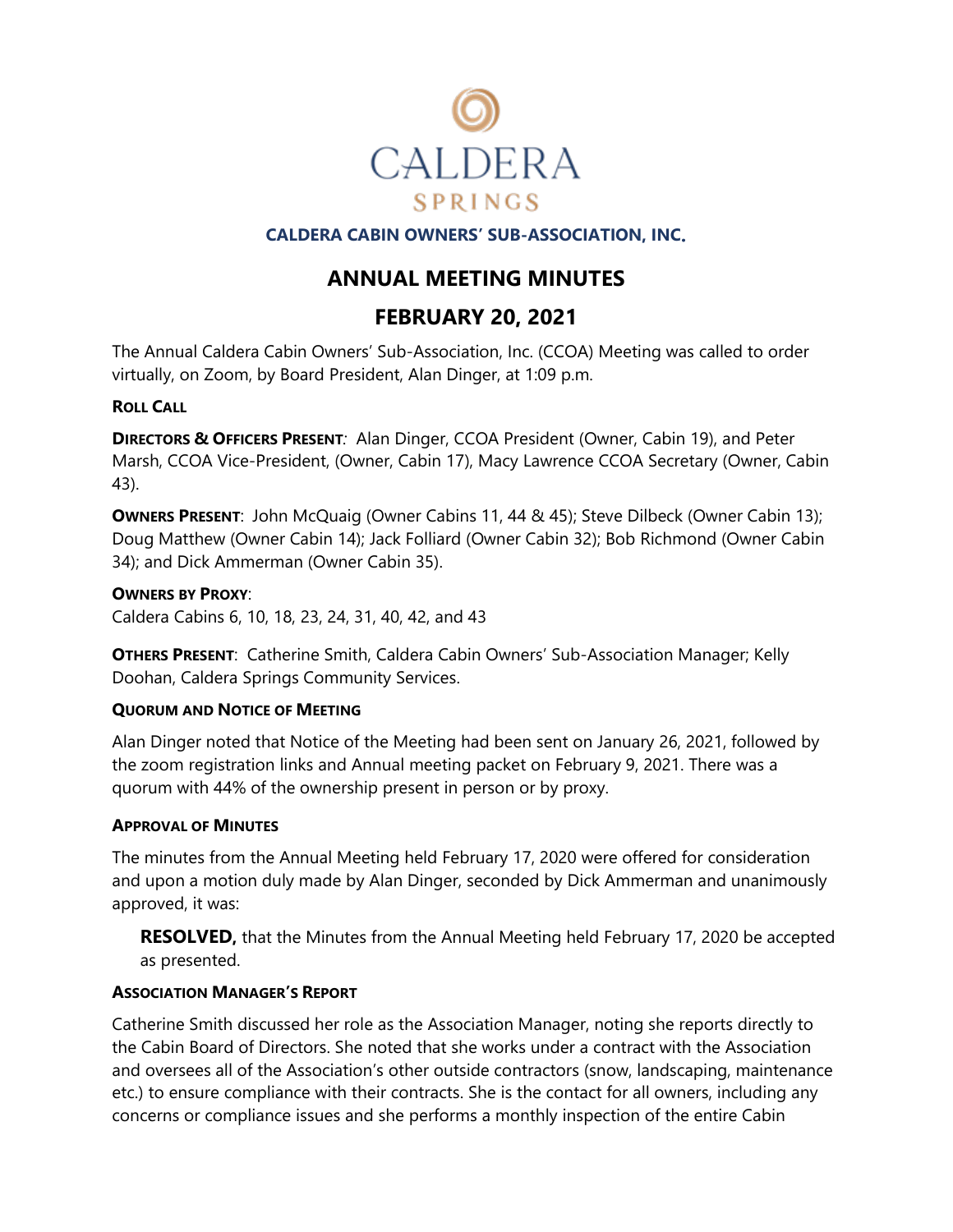## **Caldera Cabin Owners' Sub-Association Annual Meeting February 20, 2020** Page **2** of **3**

complex, reviews the monthly financials and sends reports to the Board quarterly. She does not oversee any of the property rental management, but works with these property managers.

Cathy then reviewed the projects completed in 2020. The grounds maintenance team finished the ladder fuel reduction at the front of Cabins 1 to 23 removing the Bitterbrush and also performed the ladder fuel reduction from the fronts and backs of Cabins 24 to 45 removing nearly 75 yards of flammable material.

The grounds maintenance staff also removed brush and willows from the lakeshore to improve views of lake, behind Cabins 11-23 and rebarked the soft path around lake. There had also been a large wind event that required cleanup from damaged trees and brush removal.

As part of their regular maintenance they performed repairs where needed to the pavers/snap edges, completed their regular quarterly Cabin checklists, blew off paths and driveways when needed between the landscapers visits and during the winter, and they perform litter patrol and snow pole replacement as needed throughout the winter.

## **FINANCIAL REVIEW**

Cathy presented the 2020 preliminary financial summary as the CPA's financial review has not yet been completed. The preliminary financials show the Association ended 2020 with a positive variance to budget for revenues compared to expenses of \$1,765.

## **APPROVAL OF IRS RULING 70-604**

Cathy presented the IRS ruling 70-604 noting that the ownership must approve that any excess membership income be applied to the next tax year's assessments.

Alan offered the 70-604 for consideration and upon a motion duly made by Peter Marsh and seconded by Macy Lawrence, and unanimously approved, it was:

**RESOLVED,** that the IRS Ruling 70-604 is approved for the 2020 tax year.

## **DIRECTOR ELECTION**

On February 9th, a ballot and request for director nominations was emailed to CCOA membership noting that Macy Lawrence, Cabin 43 had agreed to run for a second term. Macy had since accepted an offer on his Cabin and is anticipated to close in Mid-March. The Board agreed to table the election until all owners can be notified that there is now an opening and other nominees can be sought from the owners.

## **NEW BUSINESS**

Cathy noted that the Master Association Bylaw Amendment regarding the make up of the Master Association Board members had passed. This clarifies that the Cabin Association President has a permanent spot on the Master Association Board of Directors when it turns over from Developer control in May.